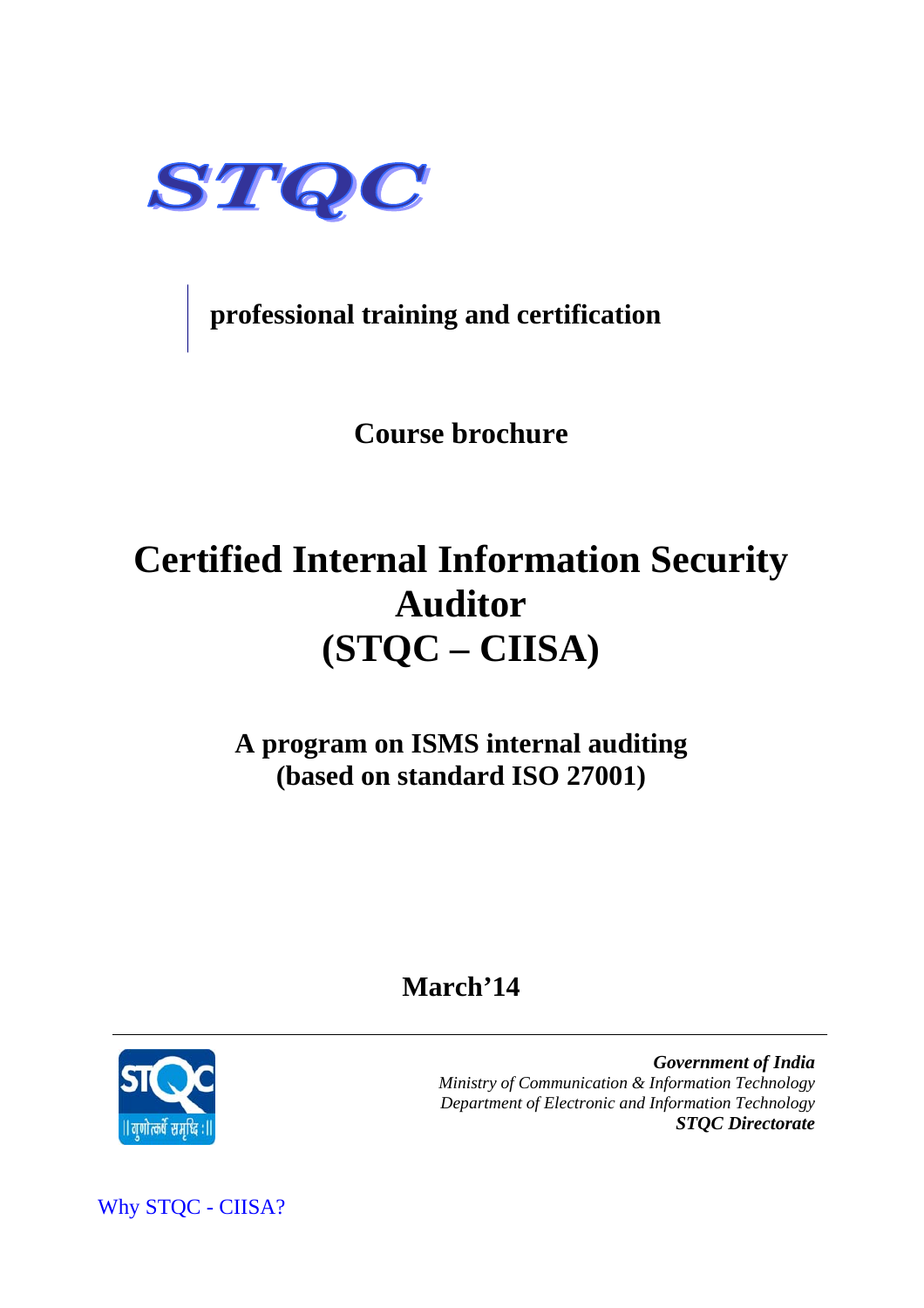

The success of any business and effectiveness of business decisions depends largely on the availability and integrity of business information and the extent to which the information can be relied upon.

The information, therefore, is an asset to the organization needing adequate protection against unauthorized access, modification and removal. With advancement of information technology, the traditional methods of information management have been replaced with information management through IT enabled mechanisms such as maintenance of electronic files, databases, fast and easy access through computers, even from remote locations.

This has necessitated the need for advanced method for Information System Management System (ISMS). One of the means of determining effectiveness of ISMS in an organization is to carryout internal audits of ISMS. This three days training program aims in teaching ISMS Internal Audit techniques.

#### Course objectives

The aim of this course is to provide participants with the knowledge and skills required to perform an internal audit of part of an information security management system based on ISO/IEC 27001 and report on the effective implementation and maintenance of the management system in accordance with ISO 19011.

#### **LEARNING OBJECTIVES**

On completion, successful students will have the knowledge and skills to:

Knowledge

- Explain the process-based information security management system model for ISO/IEC 27001, and the role of internal audit in the maintenance and improvement of information security management systems.
- Explain the role and responsibilities of an auditor to plan, conduct, report and follow up an information security management system internal audit, in accordance with ISO 19011

#### Skills

 Plan, conduct, report and follow up an internal audit of part of an information security management system based on ISO/IEC 27001 and in accordance with ISO 19011

Note: The course references ISO/IEC 27001 as the management system standard that provides the context for the internal audit. However, this course does not address ISO/IEC 27001 in detail, and does not aim to equip participants with the knowledge and skills to determine conformity, or otherwise, with ISO/IEC 27001. Participants requiring the knowledge and skills to conduct entire information security management system audits against ISO 27001 should attend an ISMS Auditor/Lead Auditor training course.

#### Course structure

- \* Introduction to ISMS and ISMS standards
- \* Overview of the requirements of ISO 27001
- \* Audit concepts
- \* Audit planning
- \* Audit execution
- \* Audit reporting
- \* Audit follow up and management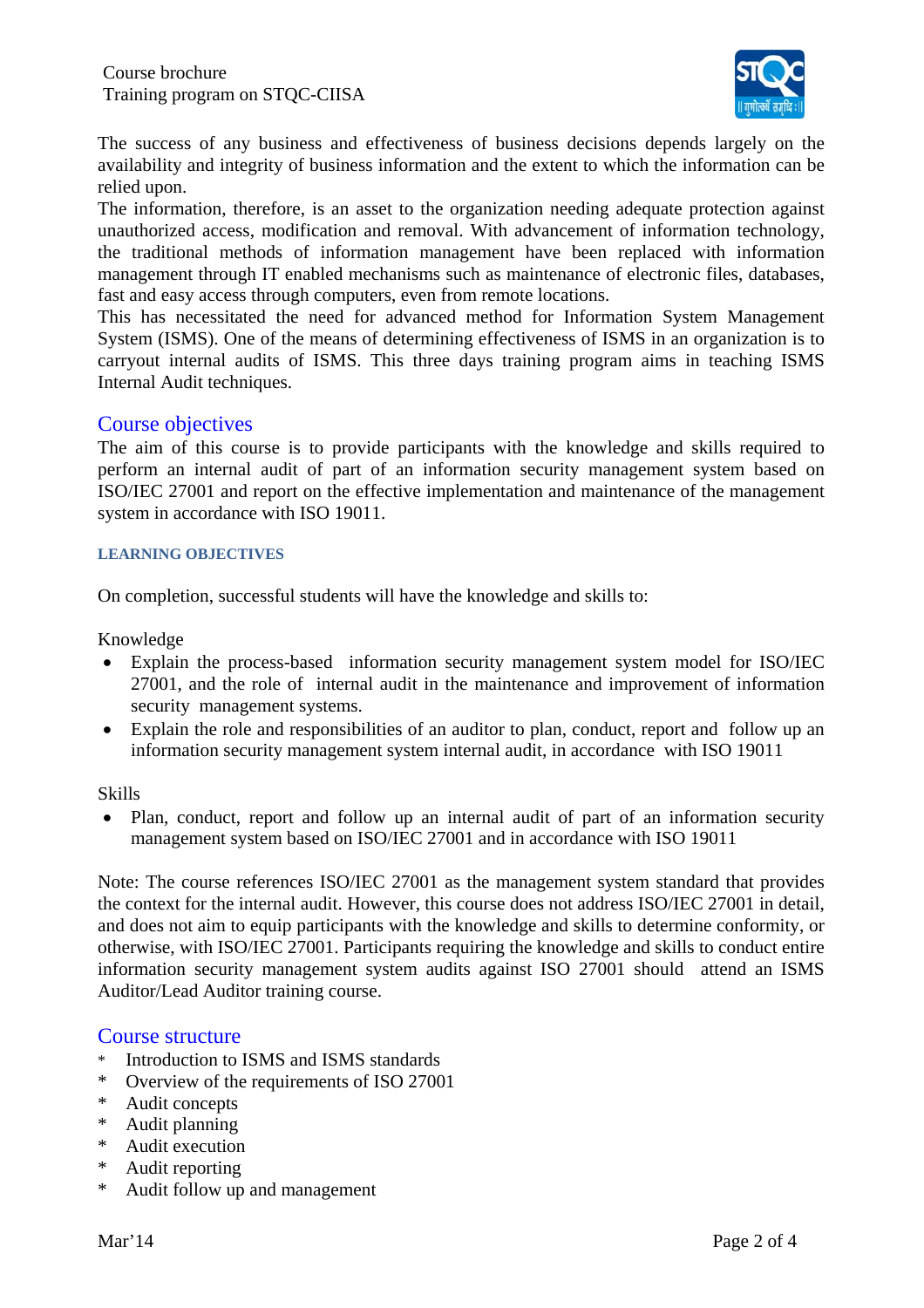Training program on STQC-CIISA Course brochure



**For onsite program,** it is expected that the organization shall provide the participants access of its ISMS documented information including internal auditing, SoA, risk management; management review.

Course shall be concluded by an *examination* evaluating the understanding of participants regarding ISMS internal auditing, which is imparted in the program. Successful participants shall become STQC "Certified Internal Information Security Auditor" (STQC-CIISA)

#### Who should attend?

- \* Persons responsible for conducting internal auditing of ISMS
- \* Persons responsible for implementation of ISMS
- \* Management system consultants,
- \* Information security officers
- \* IT Managers / System administrators / CIOs

#### Pre-requisite

It is recommended that participants desirous to attend the STQC-CIISA program have the prior basic knowledge of the concepts of information security management system ISMS (see ISO/IEC 27000) and an understanding of the requirements of ISO/IEC 27001(with ISO/IEC 27002) and the commonly used information security management terms and definitions; (see ISO/IEC 27000).

#### Course faculties:

Practicing ISO 27001 auditors, specifically trained for imparting knowledge & skill for auditing.

#### Course details:

| Participation : |                      | Maximum up to 20                                          |
|-----------------|----------------------|-----------------------------------------------------------|
| Duration        | $\cdot$              | 3 days daily 0930h to 1730h (Local adjustments possible)  |
| Material*       | $\ddot{\phantom{a}}$ | ISO standard (for training purpose), Course book (copy of |
|                 |                      | projections), Exercise manual, Stationery                 |
| Fee             | $\bullet$            | Local Contact course coordinator                          |

\* For open programs only.

For **onsite programs**, one set of course material in .pdf format will be provided to the client. The client shall ensure distribution of course material in hard copy to each participant. For other requirements regarding availability of required standards and logistics please refer "Course logistics / infrastructure requirements for STQC-CIISA course".

Attendance on all days is compulsory.

Medium of course delivery shall be English.

#### Certification:

Those who qualify the examination shall get STQC – CIISA qualifying certificates. Not qualified participants shall get participation certificates. They shall get one chance of re-sit in the STQC – CIISA examination within one year period from the date of commencement of program after paying an additional fee amount for re-sit examination.